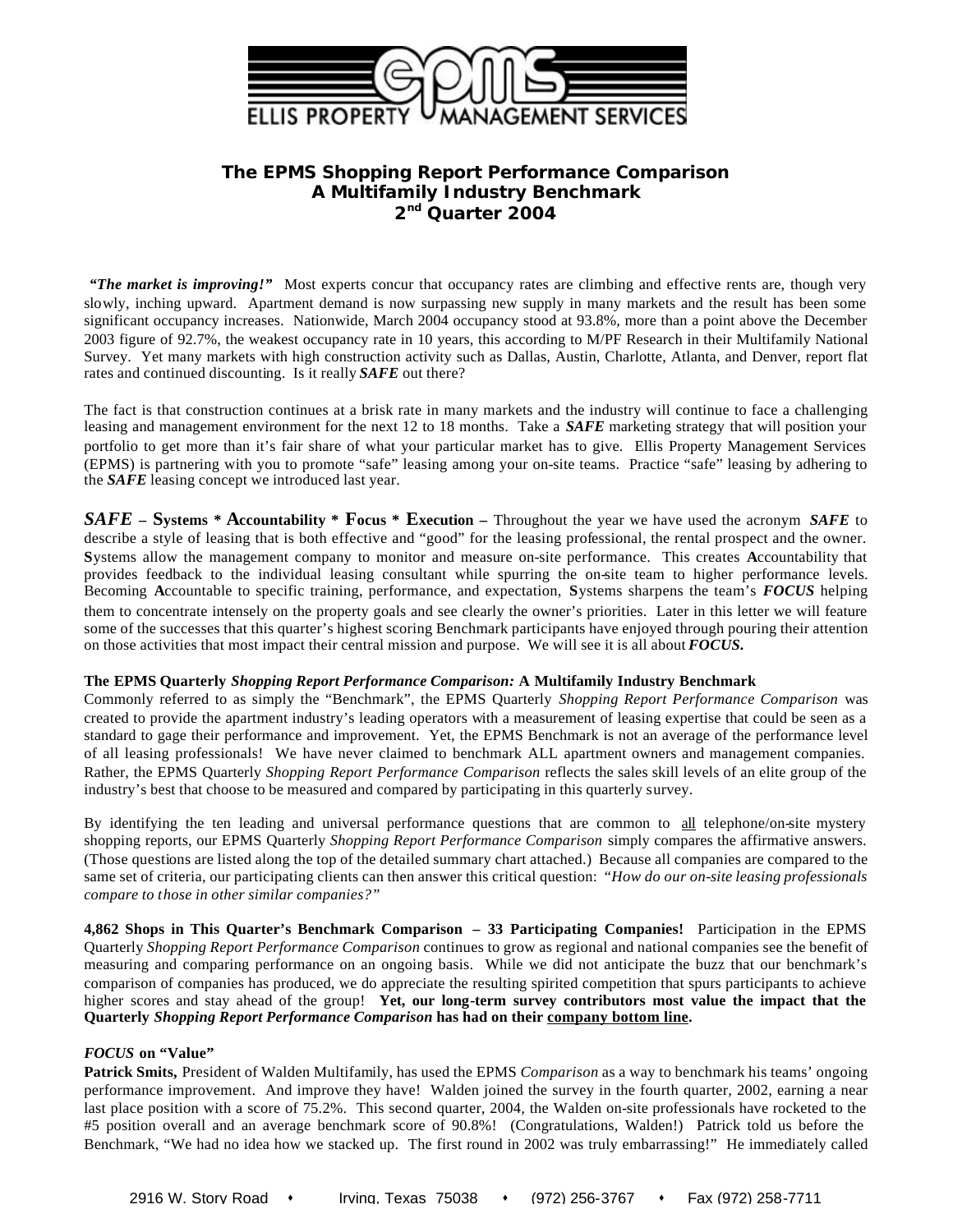management as well as the on-site people!

the troops together to develop a **FOCUS** on leasing excellence. His strong and motivated training department introduced an EPMS training tool that would emphasize the 10 Benchmark questions. From Regional VP to the last leasing professional hired, Patrick challenged his Walden team to move their benchmark scores to an acceptable and appropriate level. "It was a company initiative. I asked for 100% commitment from everyone!" And this commitment had to come from senior

Walden's intense concentration on improving leasing performance exemplifies the essence of "**FOCUS",** from the letter "**F**" in our *SAFE* leasing concept. "If you don't know what you are dealing with, you don't know where to start. The Benchmark told us where we were and what needed to be the **focus** of our attention". Patrick is proud to see his company's continued growth in the benchmark score but the resulting impact of a higher level of leasing performance is the real difference. "We could see where improved shopping scores correlated with enhanced leasing performance and higher closing ratios!" Walden's **focus** on these benchmark questions has put more people into apartments and reduced vacancy loss. According to Patrick, "The most important outcome is that we have created more value. A better NOI and more value for our investors."

**Participating Companies.** Each company is required to conduct at least 40 shops during the specific quarter to be included in this industry Benchmark. Many companies post hundreds of mystery shopping reports in that time period. We welcome Capstone Real Estate, Colonial Properties Trust, and Trammell Crow Residential/Mid Atlantic Region to this quarter's *Shopping Report Performance Comparison.* We are indebted to the national and regional firms who allow us to compare their leasing performance data in this summary. Participation in the EPMS Quarterly *Shopping Report Performance Comparison* is a benefit reserved for those companies who are frequent, long-term shopping customers.

We want to identify and warmly thank the current companies who contributed their shopping data to this quarter's *Shopping Report Performance Comparison.*

| Amli Residential                     | Fairfield Residential              | <b>RAM Partners, LLC</b>                  |
|--------------------------------------|------------------------------------|-------------------------------------------|
| <b>Archstone Communities</b>         | <b>First Worthing Company</b>      | <b>Simpson Property Group</b>             |
| AvalonBay Communities, Inc.          | Fogelman Management Group          | S. L. Nusbaum Realty                      |
| <b>BRE</b> Properties                | <b>Gables Residential Services</b> | Steven D. Bell & Company                  |
| Capreit                              | Greystar Management Services       | <b>Summit Properties</b>                  |
| Capstone Real Estate                 | Home Properties                    | <b>Tarragon Management</b>                |
| <b>Colonial Properties Trust</b>     | JPI                                | <b>Trammell Crow Residential Services</b> |
| Concord Management                   | <b>Legacy Partners</b>             | United Dominion Realty Trust (UDRT)       |
| <b>CWS Apartment Homes</b>           | <b>Lincoln Property Company</b>    | Village Green Companies                   |
| Drucker & Falk, LLC                  | Metric Property Management         | Walden                                    |
| <b>Equity Residential Properties</b> | Post Properties                    | <b>Windsor Communities</b>                |

### **Second Quarter, 2004 Overall Score Jumps a Point to 86.5 % compared to First Quarter, 2004**.

The second quarter 2004 average was the **highest second quarter average** and **second highest overall score** in the history of the comparison. And this quarter's average score is more than a point higher than the same time period one year ago. The chart below shows the second quarter history since 2000. With 4,862 total shopping reports, it is the highest second quarter participation and the third highest in the four and a half year history of this industry leasing performance benchmark.

| 2 <sup>nd</sup> Quarter      | <b>Overall Average</b> | <b>Company Score - Average Ranges</b><br>High | <b>Total Shops</b> |       |
|------------------------------|------------------------|-----------------------------------------------|--------------------|-------|
| $\gamma$ nd<br>Quarter 2004  | 86.5%                  | 93.2%                                         | 73.2%              | 4,862 |
| $\gamma$ nd<br>Quarter 2003  | 85.4%                  | 92.8%                                         | 70.0%              | 4.408 |
| $\gamma$ nd<br>Quarter 2002  | 83.7%                  | 89.7%                                         | 73.0%              | 2,465 |
| $\lambda$ nd<br>Quarter 2001 | 81.4%                  | 90.8%                                         | 67.2%              | 1.921 |
| $\lambda$ nd<br>Duarter 2000 | 77.1%                  | 84.3%                                         | 43.3%              | .356  |

#### **Second Quarter Benchmark Historical Data**

Despite a record overall average, several of our customers felt their shopping and benchmark scores had fallen this quarter. Historical numbers in the graph below illustrate the previous trend of leasing performance dropping in the second and third quarters only to rise in the fourth and first quarters. Speculation has been that the EPMS average shopping scores decrease each second and third quarter because rental prospect traffic increases. When traffic is brisk and the leasing offices are hectic, it is possible that the on-site leasing professionals subconsciously (or purposely) "cherry pick" from the greater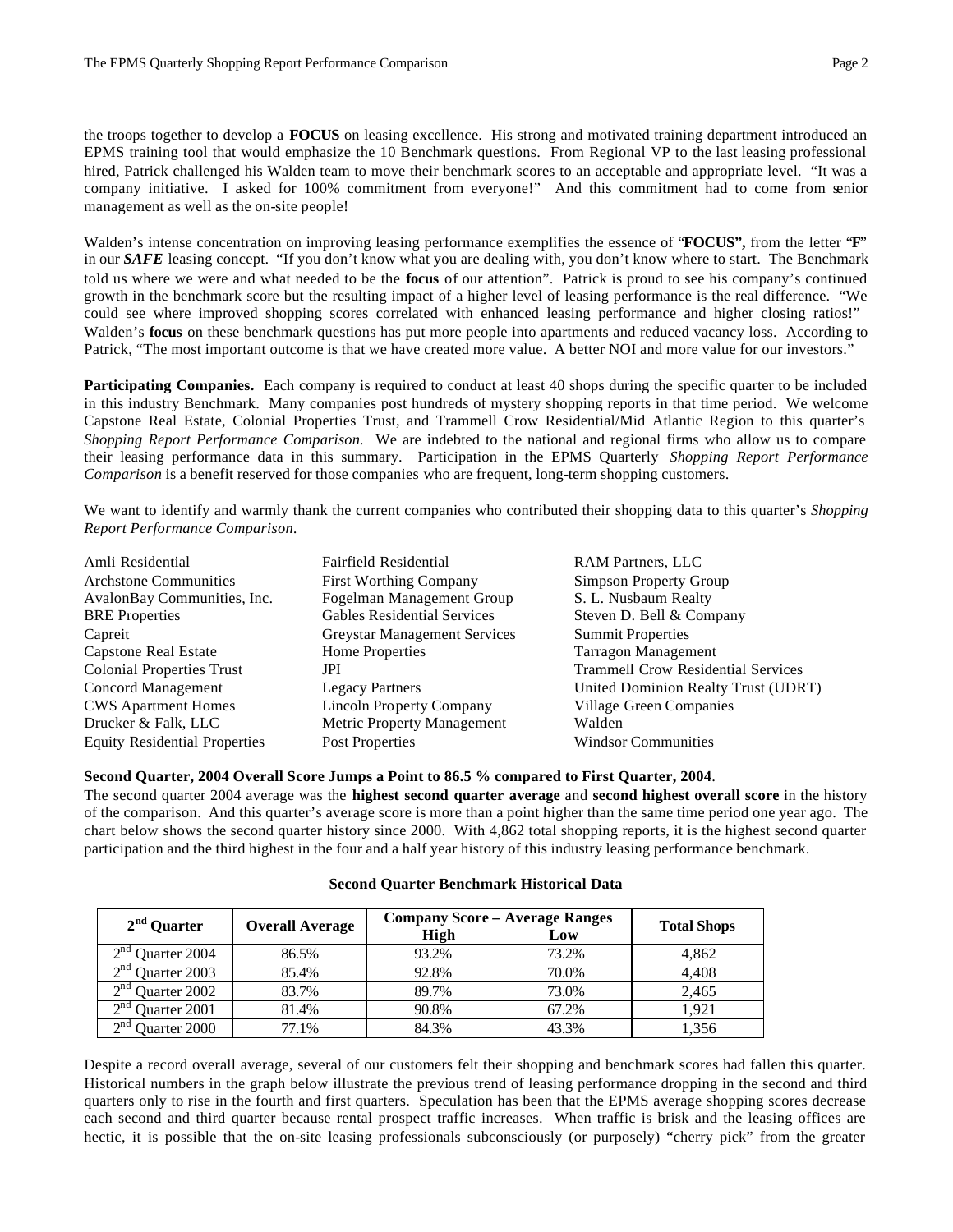volume of traffic that comes through the door. We have also wondered if vacation schedules and staff shortages in the Spring and Summer contribute to this apparent performance lapse in the two middle quarters? But this trend has reversed itself in 2003 and 2004!

The second quarter average score of 86.5% has gone up a point from the first quarter's 85.5% contrary to previous trends! Now we begin new "speculation" that the very difficult years of 2003 and 2004 have compelled our industry to place even greater pressure on the on-site folks to lease and close "or else!" While "increased pressure to perform" is hard to measure, we do see the continued trend to punish or fine leasing professionals for poor performance. This is balanced by many new and creative ways developed to reward acceptable performance. Whatever the case, the average benchmark score is higher!



One more contributor to the higher average of all the participating companies is the continued increased averages of the bottom third of the participants. This will affect a higher overall average even if some of the companies experience a company-wide drop.

**JPI Multifamily Joins the Elite Ranks of #1 Finishers in the Benchmark!** Congratulations to Irving, Texas based JPI for earning the top place Benchmark score of 93.2% in the second quarter, 2004 *Shopping Report Performance Comparison.* JPI manages 23,000 units on 60 communities nationwide and in Canada. One of the nation's premier developers, JPI has the continual challenge to lease and market almost every apartment community they manage from the ground up. Specializing in the lease-up of new construction, **JoAnn Blaylock**, Executive Vice President of Property Operations, tells us that sales skills in their competitive development markets are critical. JPI's ongoing fee management requires that the company maintain a strong and trained leasing force.

This achievement of first position in this quarter's Benchmark is a natural extension of JPI's ongoing quest to be the best in the industry. According to Blaylock,

*"Our companywide goal is to be #1! JPI seeks to be recognized by our customers as the #1 residential company in the Country. Since we joined the Benchmark the third quarter, 2003, the focus has been to progressively move the shopping scores upward. I want to salute our incredible training department for providing the tools and passion that empower our leasing associates to be the best sales force possible. Most important, I want to congratulate the JPI on-site associates for taking our company mission statement to heart and living that goal every day in their actions and attitudes on our communities throughout the Country!"*

Joining JPI Multifamily in the top three positions are **Gables Residential** and **Lincoln Property Company (LPC).** As the number two and number three participants in terms of average score in this second quarter, 2004 *Shopping Report Performance Comparison,* these perennial top performers achieved overall benchmark average scores of 92.91% and 92.28% respectively. Gables earned the first position the previous three quarters. LPC has been in the top position in six previous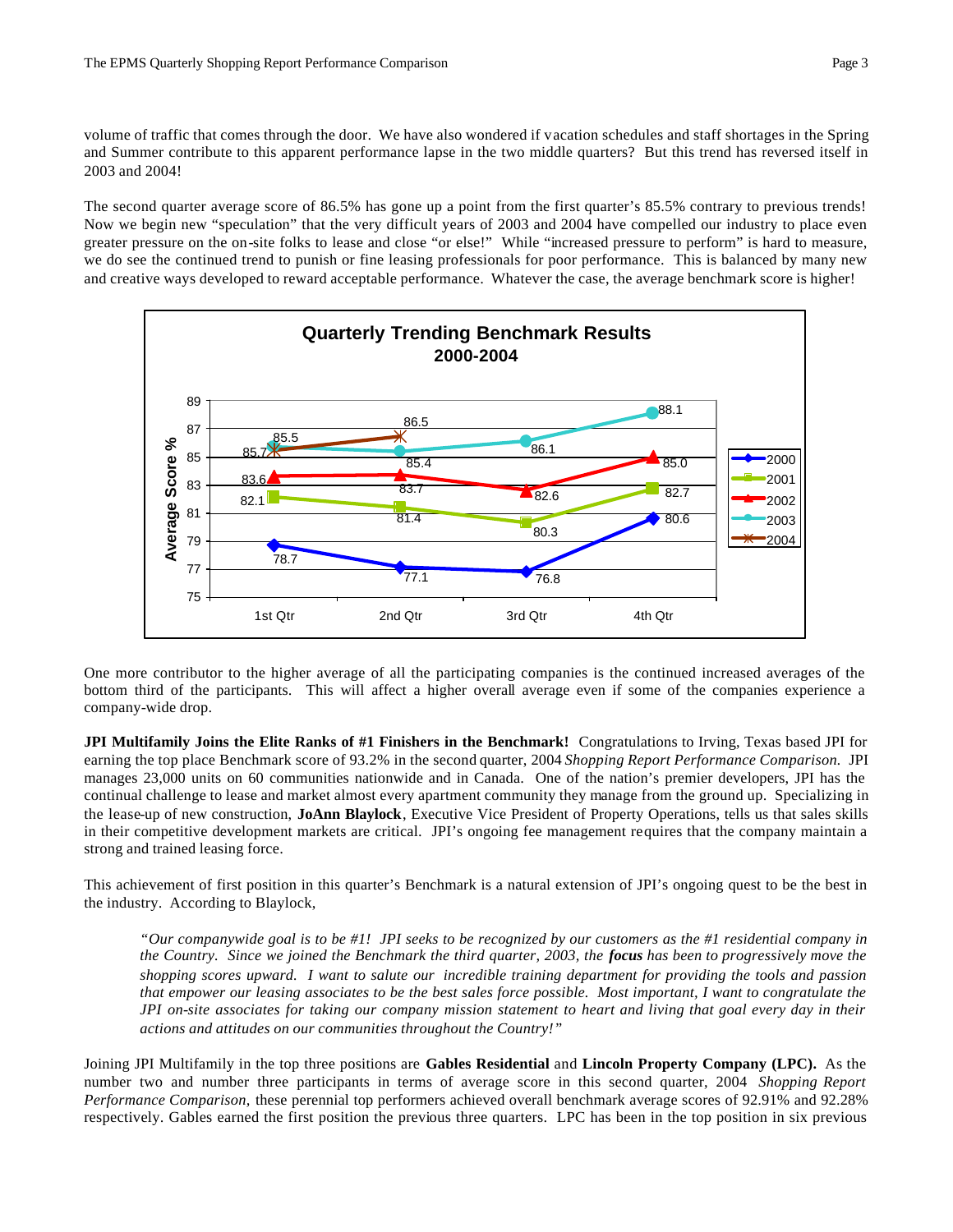quarters and in the top three in nine of the last ten quarters. All three of our top finishers have developed **S**ystems and **A**ccountability that have made leasing performance a primary **FOCUS** of their training programs and overall operations.

With tremendous *focus*, our three leading performers for this quarter's Benchmark have been able to consistently maintain leasing excellence as demonstrated by their shopping score averages. So we have invited **JPI, Gables Residential**, and **LPC** to share with us some of their strategies for keeping their on-site leasing professionals *FOCUSED.*

## **S\*A\*F\*E Leasing Requires "FOCUS"**

Focus is the discipline to concentrate your efforts, resources, and attention on a particular objective or goal. A company's *focus* becomes its primary area of concern and responsibility. It receives the company associates' full enthusiasm, energy, and concentration. All successful management companies create training curriculum, promotions, mandates, and rewards that help their teams remain *focused.* Gables Residential makes *focus* an ongoing part of their training initiative according to **Jana Martin**, National Director of Training. She tells us, *"When we focus all of our resources on mastering a single area of our performance, we can immediately command results. That's the catch; focus on specific key areas in need of improvement or change. If you focus exclusively on results, you will never change. If you positively focus on change, you will get results. As this relates to the Benchmark Summary, we focus on improving our low scoring areas in need of change; the focus is not on the result of achieving first place."* The top spot may not be their focus, but the results have been a consistently high benchmark score.

*"Focus is about moving the ball down the field every day"* explains **Maria Lawson**, Vice President of Marketing and Training for LPC. *"In 1999, we set out to achieve a higher level of performance on the Benchmark. Focus, hard work, and a lot of dedication to that goal by our on-site team members made it happen. With focus, we achieved the #1 position on this industry measurement of leasing performance for six consecutive quarters."* Lawson says the trick is to not get spread too thin and forget to focus on what is really important: increasing the value of the asset. LPC is *focused* on those priorities that make a difference, generate revenue, and maintain business. And it starts in the initial training of on-site associates.

Within one week, all LPC on-site Associates attend the company's Leasing 101, a five-day intense focus on sales and service. Even veterans to the industry must participate in this week of orientation, instruction, discussion, and role-playing. New LPC employees learn and understand the company goals and their on-site priorities from day one. You cannot expect new employees to read your mind about what is most important. At LPC, team members can immediately *focus* on what is critical to meeting the property goals and corporate objectives because they are taught! How would your on-site folks answer these questions: "What are our three primary objectives? What is central and core to our daily activities? What is our most critical focus?"

*Focus* keeps the team members from losing sight of the goal even in the toughest conditions or rental markets. Martin told us, "Gables does not let the mistakes and disappointments of the past control and direct our future. We use them as learning tools to reform our focus." The Gables focus can change from customer service to accountability to benchmark scores to single questions such as "Asking for the Deposit or Telephone Number". Martin continues, "We evaluate our current process and we stop doing what doesn't work. Overall, we set goals and focus on them as we strive to achieve excellence." Companies that succeed, like Gables Residential, set goals, communicate those goals, focus on achieving them, and know where they are going…it is as simple as that!

 One fun but effective tool that keeps JPI Leasing Associates *focused* on superior sales skills is their weekly email "Leasing Tip". Blaylock said, "These little electronic reminders can be done in short notice and allows us to redirect *focus* quickly as goals and priorities change." The graphically enhanced and often animated sales pointers get the attention of all the JPI onsite team and define what is important in their leasing efforts right now. One recent tip *focused* on getting the phone number. The email included cartoon-type characters of well-known JPI corporate folks "demonstrating" in humorous fashion with audio how TO and how NOT to secure the phone number from your telephone prospect. Now THAT created a *focus* that was remembered by all the on-site teams!

**"Focus Factor"** is a popular food supplement and vitamin regiment that claims to help users stay on track and better concentrate on important tasks. It seems our industry could also benefit from a performance enhancer like this. We recommend that your company and property goals be in writing - simple and specific – for all team members to have in hand. More than a mission statement or company motto, your *focus factor* should be a clear and sharp set of directives and measurable goals that each team member uses as a map for today's activities and efforts. The team *focus* has a long-term impact, but it is a "right now" kind of compass that reveals what we are doing this moment!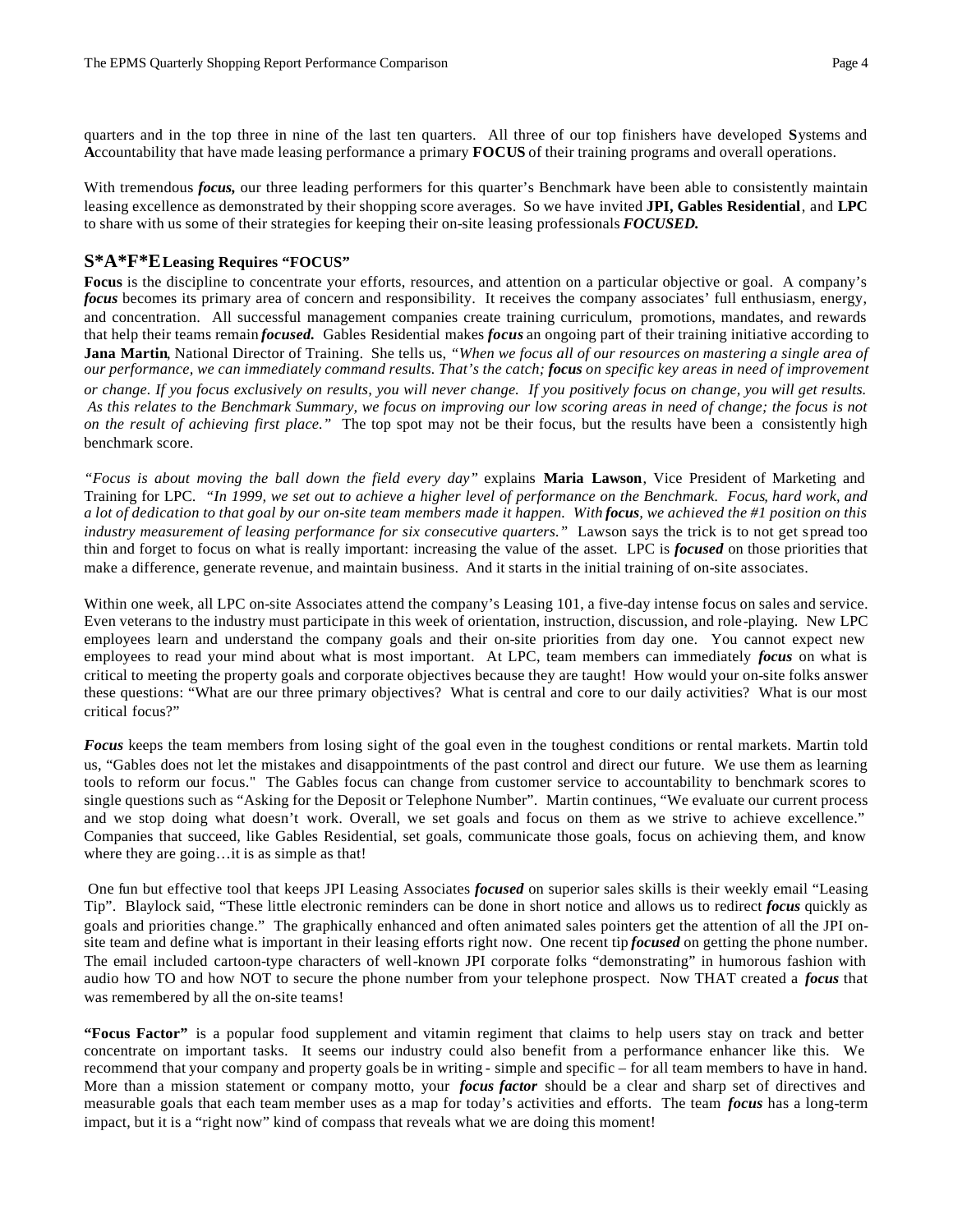**Looking for a Great Third Quarter –** We appreciate your continued support and your contributions to our Quarterly *Shopping Report Performance Comparison.* Conditions are looking up, and we hope to see a bright and busy summer ahead. Our *focus* continues to be your partner in providing the most accurate and timely on-site leasing evaluations in the industry.

The *EPMS Shopping Report Performance Summary* is an excellent tool to help you shape your company training programs to address specific strengths and weaknesses of your Leasing Professionals.

Ellis Property Management Services (EPMS), AMO, has been providing comprehensive, executive-ready shopping reports nationwide for more than 18 years. Our references include some of the largest and most well-known property management companies in the country. Shopping reports are the foundation of our company! EPMS also provides an array of training seminars, education curriculum design, and consulting that can impact leasing performance and effectiveness. For more information on EPMS' services, please contact Joanna Ellis, CAPS at (972) 256-3767 or by email, jellis@epmsonline.com. You can also visit our web site, www.epmsonline.com.